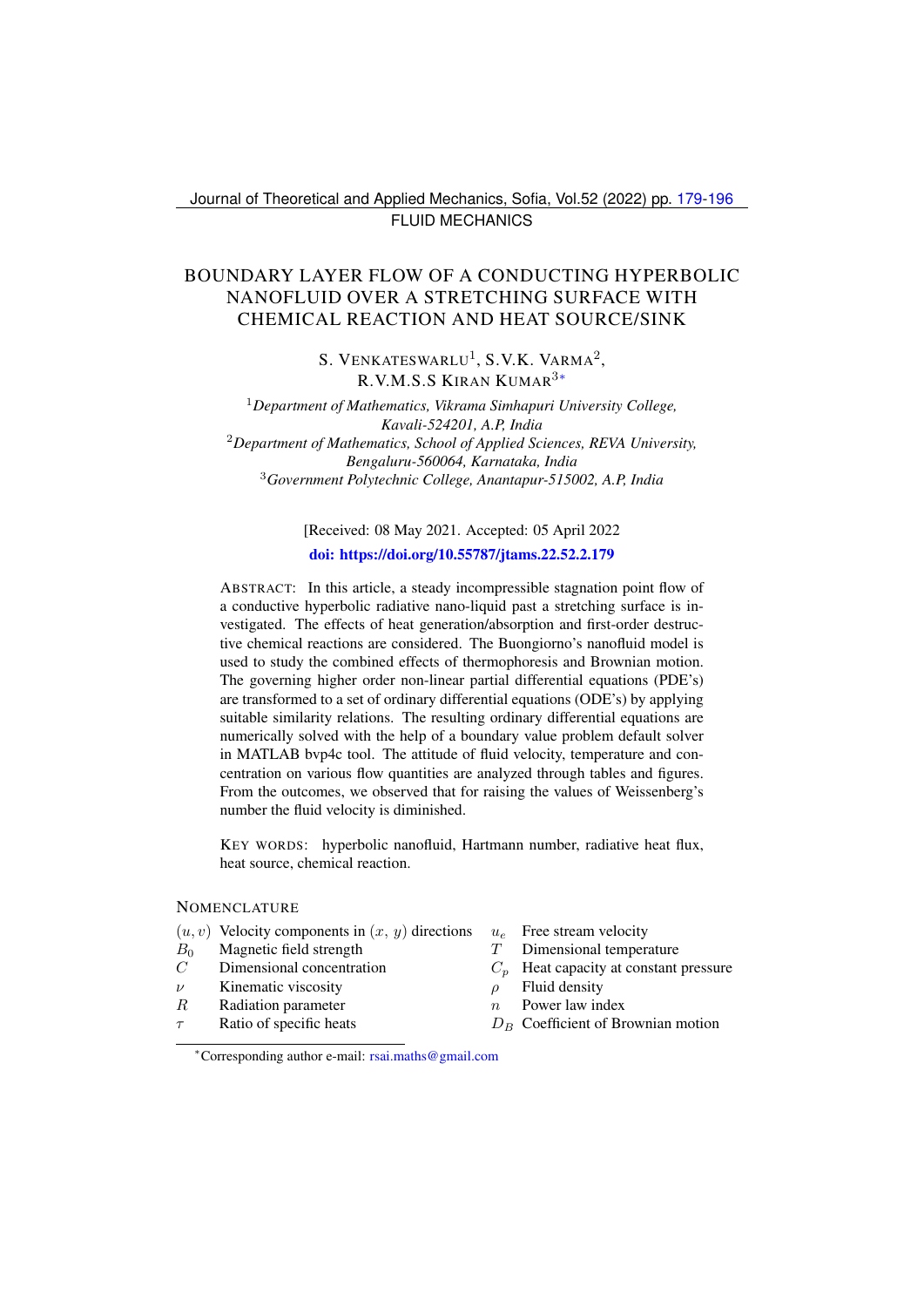| $D_T$            | Coefficient of thermophoresis diffusion        | $k_I$     | Chemical reaction coefficient                  |
|------------------|------------------------------------------------|-----------|------------------------------------------------|
| $\boldsymbol{k}$ | Thermal conductivity                           | Pr        | Prandtl number                                 |
| М                | Hartmann's number                              | A         | Stretching ratio parameter                     |
| Nb               | Dimensionless Brownian motion                  | N t       | Dimensionless thermophoresis                   |
|                  | parameter                                      |           | parameter                                      |
| Cf               | Friction factor coefficient                    |           | $We$ Weissenberg's number                      |
|                  | $Nu_x$ Rate of local heat transfer coefficient |           | $Sh_x$ Rate of local mass transfer coefficient |
| $Q_0$            | Dimensional Heat generation/                   | Q         | Heat generation/                               |
|                  | absorption coefficient                         |           | absorption parameter                           |
| Sc               | Schmidt number                                 | $\, S \,$ | Suction/injection parameter                    |
| Κr               | Destructive/generative                         | $q_w$     | Heat flux                                      |
|                  | chemical reaction parameter                    | $q_m$     | Mass flux                                      |
| Re <sub>r</sub>  | Reynolds number                                | f         | Dimensionless velocity                         |
| a, c             | Constants                                      |           |                                                |
|                  | <b>Greek Symbols</b>                           |           |                                                |
| $\eta$           | Similarity variable                            | $\sigma$  | Electrical conductivity                        |
| Г                | Time constant (or material constant)           | $\alpha$  | Thermal diffusivity                            |
| $\theta$         | Dimensionless temperature                      | $\phi$    | Dimensionless concentration                    |
| $\mu$            | Dynamic viscosity                              | $\tau_w$  | Sheet shear stress                             |
|                  | <b>Subscripts</b>                              |           |                                                |
| $\infty$         | Ambient condition                              | w         | Condition on the sheet or wall                 |
|                  | <b>Superscripts</b>                            |           |                                                |
|                  | Differentiation w.r.t $\eta$                   | $\ast$    | Dimensional properties                         |
|                  |                                                |           |                                                |

### 1 INTRODUCTION

The study of boundary layer behavior induced by a stretching surface is attractive to the modern investigators due to its wide range of applications in engineering processes, for example, freezing of an infinite metallic plate in paper production, condensation on the process, tinning of copper wire, etc. It is noticed that extensive studies on this topic have been taking on for a linearly stretching surface. Sakiadis [\[1\]](#page-15-1) expressed the steady 2D flow pattern over solid surfaces moving with constant speed. Stretched flow caused by a surface was investigated by Crane [\[2\]](#page-15-2). The heat transfer characteristics over a continuous stretching surface were examined by Ali [\[3\]](#page-15-3). Cortell [\[4\]](#page-15-4) studied the stretched flow by considering radiation. Later, Srinivas et al. [\[5\]](#page-15-5) examined the influence of fluid temperature and concentration over a stretching surface.

Many of the investigations on Newtonian fluids over a stretching surface were done by several authors. But in spite of many real-life applications of non-Newtonian fluids, the investigators focused on non-Newtonian fluids, and they found different types of non-Newtonians rheological models. Among them, the tangent hyperbolic liquid model is one of the basic models which essentially depict the shear-diminishing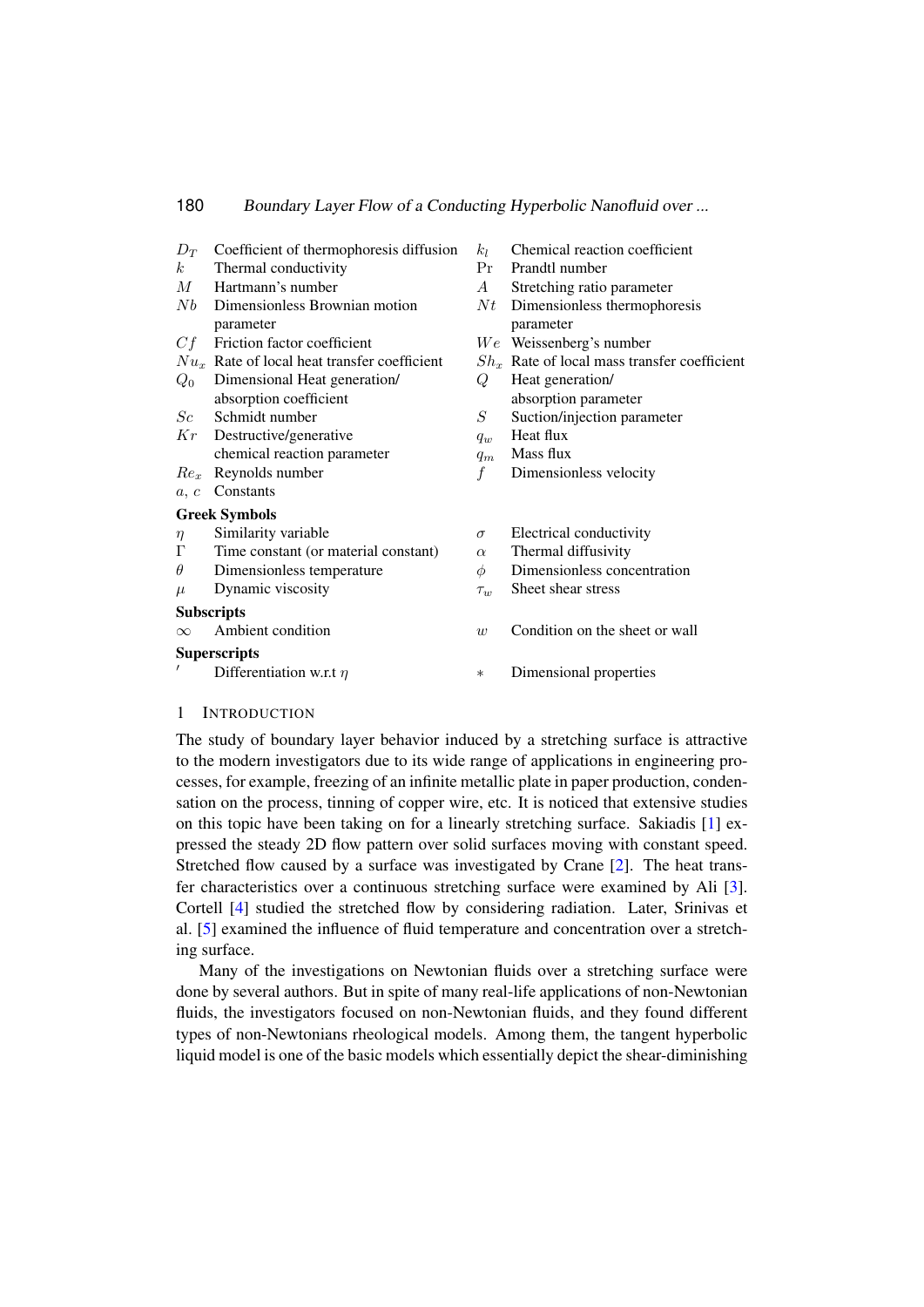properties of the liquid. The peristaltic stream model of an exaggerated digression liquid in a vertical asymmetric channel in the conducting field was presented by Nadeem and Akram [\[6\]](#page-15-6). Afterwards, Nadeem and Maraj [\[7\]](#page-15-7) broke-down the peristaltic stream of hyperbolic tangent fluid in a bended channel. Akbar et al. [\[8\]](#page-15-8) have examined the hyperbolic liquid flow over an extending surface in a conducting field. Later, Kumar et al. [\[9\]](#page-15-9) investigated the peristaltic transport of hypergolic liquid through a slanted channel. Abdul et al. [\[10\]](#page-15-10) discussed the flow of a hyperbolic liquid from a sphere with convective conditions. They found that the liquid velocity and temperature are the expanding elements of the Biot number. The hydromagnetic boundary layer stream of a hyperbolic liquid over a stretching cylinder is investigated by Malik et al. [\[11\]](#page-15-11). Reddy et al. [\[12\]](#page-15-12) examined the heat and mass transfer effects on hyperbolic liquid under the conducting field; they presumed that the velocity diminishes with the power-law parameter. Further, various hypothetical and trial examinations on hyperbolic liquid were finished by various scientists [\[13–](#page-16-0)[18\]](#page-16-1).

In 1995, Choi and Eastman [\[19\]](#page-16-2) found another sort of conventional liquid to beat the thermal conductivity of ordinary liquids. Consequently, in the accompanying examinations, the investigators contemplated the stream investigation by considering the hyperbolic nano-liquid. Hayat et al. [\[20\]](#page-16-3) introduced the peristaltic movement of hyperbolic nanofluid in a conducting slip flow by considering Joule heating. They noticed the contrary behavior of thermophoresis and Brownian motion effects on species diffusion. The hydrodynamic progression of a hyperbolic liquid with nanoparticles over a stretching sheet was concentrated by Ibrahim [\[21\]](#page-16-4). He observed that the Weissenberg's number and power-law parameters expand the obstruction of the flow, which diminishes the stream field. The flow of a hydrodynamic hyperbolic nano-liquid stream was numerically examined by Khan et al. [\[22\]](#page-16-5). The flow of a hyperbolic nanofluid over a variable thickness surface was concentrated by Hayat et al. [\[23\]](#page-16-6). The magnetohydrodynamic delineated flow of a hyperbolic nanofluid over a slanted plate was explored by Hayat et al. [\[24\]](#page-16-7). Also, the heat and mass transfer significances for hyperbolic nanofluid are concentrated by Shahzad et al. [\[25\]](#page-16-8). The authors [\[25\]](#page-16-8) have noted the contrary pattern for destructive and constructive reactions. Further, they observed the enhancement of thermal boundary layer thickness with increasing values of Brownian motion and thermophoresis parameters. The impact of copper nanoparticles on hydromagnetic hyperbolic liquid over a fallopian tube was analyzed by Maqbool et al. [\[26\]](#page-16-9). The hydromagnetic boundary layer unsteady flow of a hyperbolic nanofluid over a moving stretching cylinder was examined by Gharami et al. [\[27\]](#page-17-0). They concluded that the hyperbolic liquid impacted the properties of heat and mass transfer significantly instead of conventional liquids.

Enlivened by the above examinations, the main objective of this investigation is to analyze the heat and mass transfer impacts on a 2D stagnation point flow of a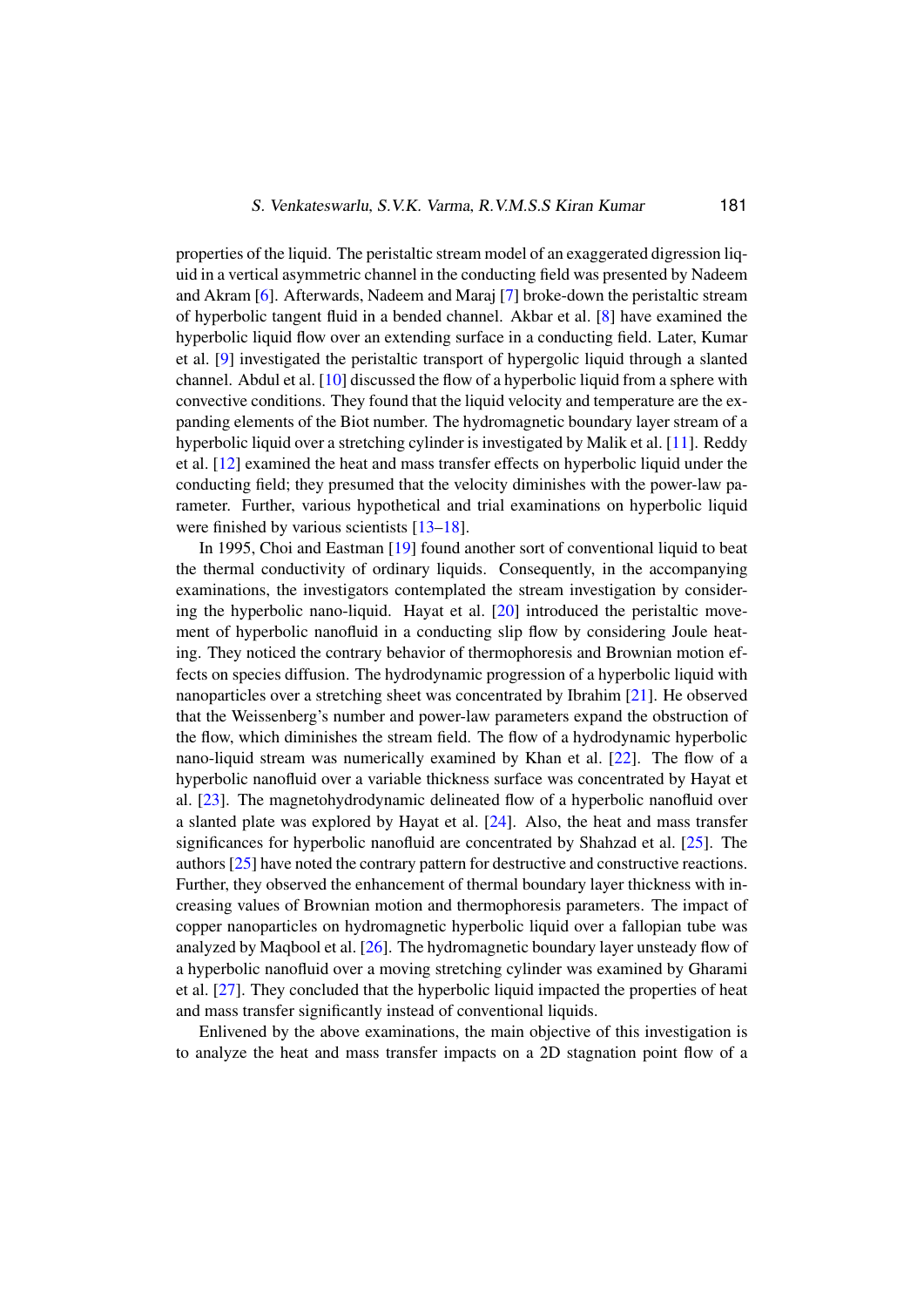tangent hyperbolic liquid over a stretching surface. The modeled non-linear ODE's are comprehended with MATLAB bvp4c package. The impact of interesting physical quantities is computed and explained through figures and tables. Moreover, we compared the results of the present method with the current outcomes.

## 2 FORMULATION OF THE MODEL *Applied Sciences*, **2**, 1-16. Doi. https://doi.org/10.1007/s42452-020-3048-x.

A steady 2D flow of a viscous incompressible hyperbolic nano-liquid over a stretching sheet is considered. The sheet is stretched along the  $X$  –direction (flow direction). The sheet velocity and ambient velocity is considered as  $u_w(x) = cx$  and  $u = u_e(x) = ax$  respectively. A magnetic field of strength  $B_0$  is applied opposite  $u = u_e(x) = dx$  is appeared in Fig. [1.](#page-3-0) Furthermore, the Reynolds number is<br>to the surface, which is appeared in Fig. 1. Furthermore, the Reynolds number is thought to be minuscule, accordingly, the induced magnetic field is ignored. Additionally, electric field impact, viscous dissipation impact, and Joule heating are disregarded. The radiative heat flux is described by using the Rosseland approximation in the energy equation and it is applied along the  $X$ -direction. The numerical conditions are developed by consolidating the non-homogenous nanofluid model and tangent hyperbolic model. to the surface, which is appeared in Fig. 1. Furthermore, the Reynolds humoel is  $\overline{21}$ 

<span id="page-3-0"></span>

Fig. 1: Schematic representation of the flow.

Under the above boundary layer presumptions, the governing boundary layer equations of a tangent hyperbolic nanofluid model are given below [\[8,](#page-15-8) [28\]](#page-17-1).

(1) 
$$
\frac{\partial u}{\partial x} + \frac{\partial v}{\partial y} = 0,
$$

<span id="page-3-1"></span>(2) 
$$
u\frac{\partial u}{\partial x} + v\frac{\partial u}{\partial y} = \nu(1-n)\frac{\partial^2 u}{\partial y^2} + \sqrt{2}\nu n \Gamma\left(\frac{\partial u}{\partial y}\right)\left(\frac{\partial^2 u}{\partial y^2}\right) + u_e \frac{du_e}{dx} - \frac{\sigma B_0^2 u}{\rho},
$$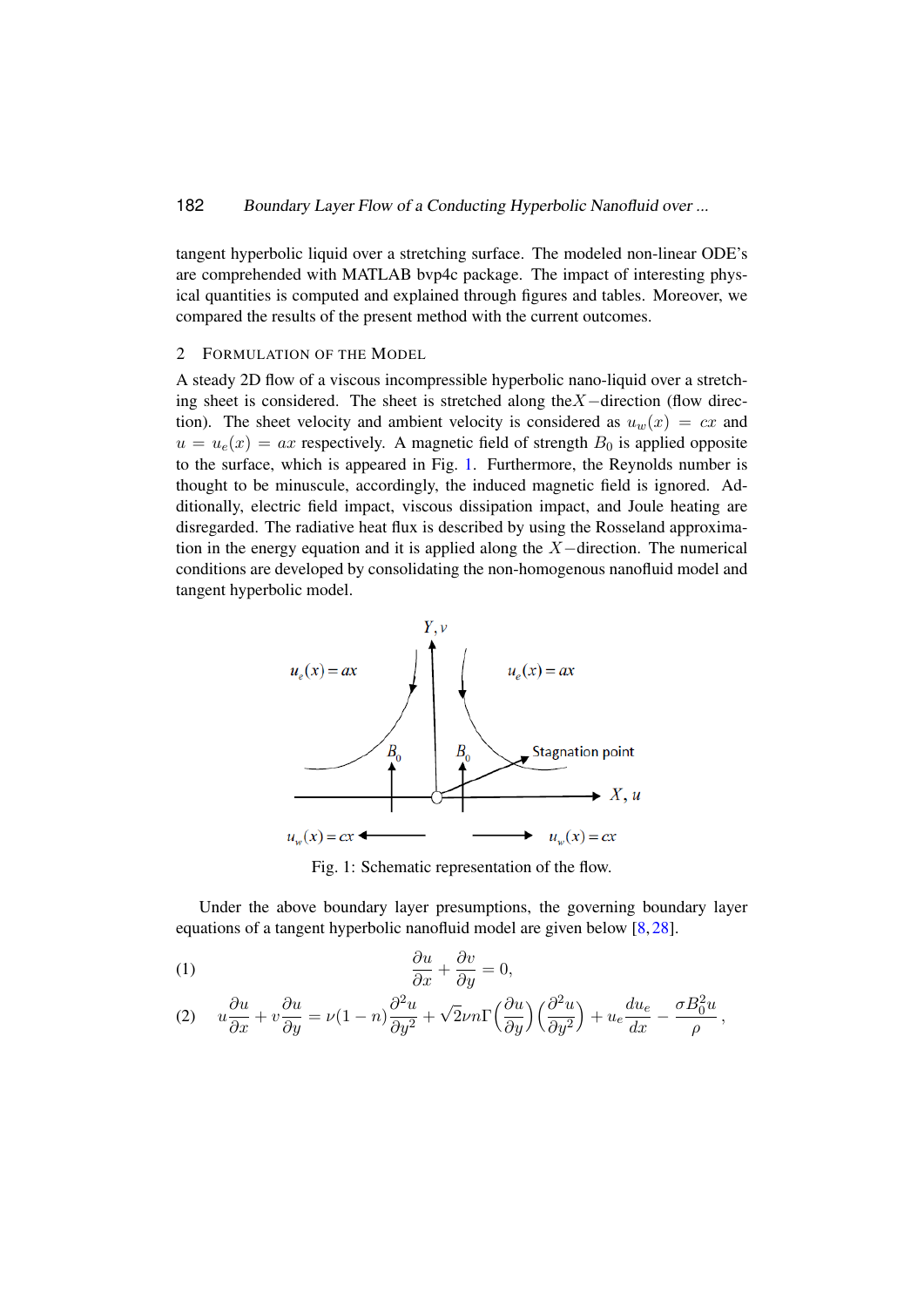S. Venkateswarlu, S.V.K. Varma, R.V.M.S.S Kiran Kumar 183

(3) 
$$
u\frac{\partial T}{\partial x} + v\frac{\partial T}{\partial y} = \alpha \frac{\partial^2 T}{\partial y^2} + \tau \Big[ D_B \Big( \frac{\partial C}{\partial y} \Big) \Big( \frac{\partial T}{\partial y} \Big) + \frac{D_T}{T_{\infty}} \Big( \frac{\partial T}{\partial y} \Big)^2 \Big] - \frac{16\sigma^* T_{\infty}^3}{3(\rho C_p)k^*} \frac{\partial^2 T}{\partial y^2} + \frac{Q_0}{\rho C_p} (T - T_{\infty}),
$$

<span id="page-4-0"></span>(4) 
$$
u\frac{\partial C}{\partial x} + v\frac{\partial C}{\partial y} = D_B \frac{\partial^2 C}{\partial y^2} + \frac{D_T}{T_{\infty}} \left(\frac{\partial^2 T}{\partial y^2}\right) - k_l(C - C_{\infty}).
$$

Relating boundary layer conditions are

<span id="page-4-1"></span>(5) 
$$
u = u_w(x) = cx, \quad v = v_w, \quad T = T_w, \quad C = C_w \quad \text{at } y = 0,
$$

$$
u \to u_e(x) = ax, \quad T \to T_\infty, \quad C \to C_\infty \quad \text{as } y \to \infty.
$$

The dimensional partial differential conditions  $(2) - (4)$  $(2) - (4)$  $(2) - (4)$  and the boundary conditions [\(5\)](#page-4-1) are changed into dimensionless structure by utilizing the accompanying relations

$$
\eta = y \sqrt{\frac{c}{\nu}}, \quad u = cx f'(\eta), \quad v = -\sqrt{cv} f(\eta),
$$

$$
\theta(\eta) = \frac{T - T_{\infty}}{T_w - T_{\infty}}, \quad \phi(\eta) = \frac{C - C_{\infty}}{C_w - C_{\infty}}.
$$

Taking into account the above changes, the governing partial differential equations (PDE's) becomes:

<span id="page-4-2"></span>(7) 
$$
(1-n)f''' + nWef'''f'' + ff' - f'^2 + A^2 - Mf' = 0,
$$

(8) 
$$
f\theta' + \frac{1}{\Pr}\theta'' + N b\theta' \phi' + N t \theta'^2 + \frac{4}{3\Pr}R\theta'' + Q\theta = 0,
$$

<span id="page-4-3"></span>(9) 
$$
f\phi' + \frac{1}{Sc}\phi'' + \frac{1}{Sc}\left(\frac{Nt}{Nb}\right)\theta'' - Kr\phi = 0
$$

and the boundary layer approximations are:

(6)

<span id="page-4-4"></span>(10) 
$$
f = S, \quad f' = 1, \quad \theta = 1, \quad \phi = 1 \quad \text{at } \eta = 0,
$$

$$
f' \to A, \quad \theta \to 0, \quad \phi \to 0 \quad \text{as } \eta \to \infty.
$$

In the dimensionless ordinary equations

$$
M = \frac{\sigma B_0^2}{\rho c}, \qquad \qquad We = \sqrt{\frac{2}{\nu}} c^{\frac{3}{2}} x \Gamma, \qquad \qquad \Pr = \frac{\nu}{\alpha}, \qquad Sc = \frac{\nu}{D_B},
$$
  
\n
$$
Nt = \frac{\tau D_T (T_w - T_\infty)}{\nu}, \quad Nb = \frac{\tau D_B (C_w - C_\infty)}{\nu}, \quad S = -\frac{v_w}{\sqrt{cv}}, \quad A = \frac{a}{c},
$$
  
\n
$$
Q = \frac{Q_0}{c(\rho C_p)}, \qquad \qquad R = \frac{4\sigma^* T_\infty^3}{kk^*}, \qquad \qquad Kr = \frac{k_l}{c}.
$$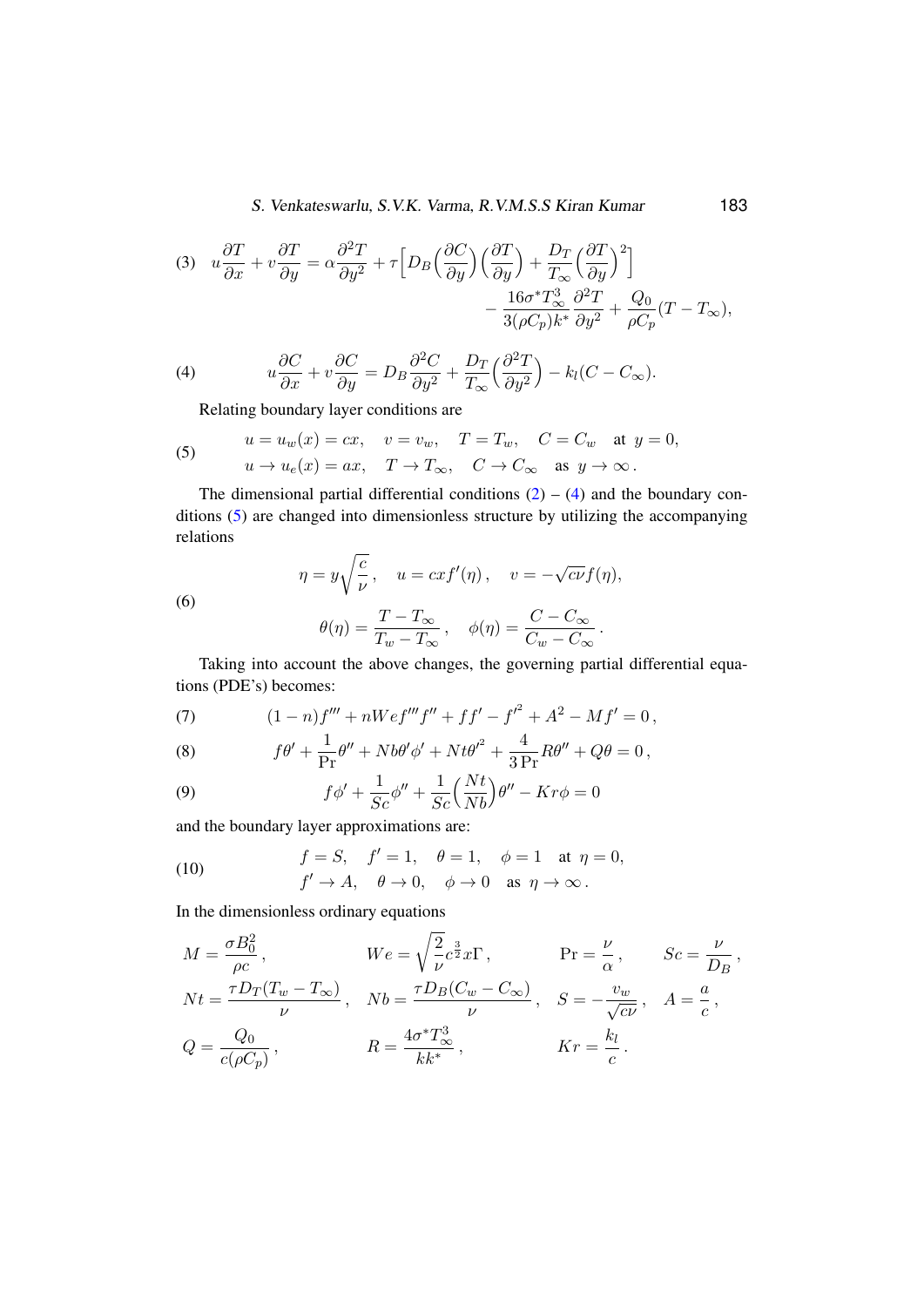#### 2.1 PHYSICAL QUANTITIES

The friction at the surface, local heat transfer rate and local mass transfer rate are defined as

.

(11) 
$$
Cf = \frac{\tau_w}{\frac{1}{2}\rho u_w^2}, \quad Nu_x = \frac{xq_w}{k(T_w - T_\infty)}, \quad Sh_x = \frac{xq_m}{D_B(C_w - C_\infty)},
$$

where

<span id="page-5-0"></span>(12)  

$$
\tau_w = (1 - n) \left(\frac{\partial u}{\partial y}\right)_{aty=0} + \frac{n \Gamma}{\sqrt{2}} \left(\frac{\partial u}{\partial y}\right)_{aty=0}^2,
$$

$$
q_w = -k \left(\frac{\partial T}{\partial y}\right)_{aty=0}, \quad q_m = -D_B \left(\frac{\partial C}{\partial y}\right)_{aty=0}
$$

Considering conditions [\(12\)](#page-5-0), we obtained

$$
\frac{CfRe_{x}^{\frac{1}{2}}}{2} = (1-n)f''(0) - \frac{nWe}{2}f''^{3}(0),
$$
  
\n
$$
Nu_{x}Re_{x}^{-\frac{1}{2}} = -\theta'(0),
$$
  
\n
$$
Sh_{x}Re_{x}^{-\frac{1}{2}} = -\phi'(0),
$$

(13)

where the local Reynolds number is defined as  $Re_x = \frac{u_w x}{u_w}$  $\frac{w}{\nu}$ .

#### 3 NUMERICAL SOLUTION

The group of non-linear dimensionless equations  $(7) - (9)$  $(7) - (9)$  $(7) - (9)$  with the related conditions [\(10\)](#page-4-4) is simplified by utilizing bvp4c, which incorporates Runge-Kutta (RK) fourthorder shooting technique, which is typically a collocation of fourth order. Here, the error mechanism and mesh choice are set up by the remaining of the continuous solution. In this mechanism, the choice of  $\eta_{\infty} = 5$ , ensures that each solution approach asymptotic values precisely.

### 4 NUMERICAL RESULTS AND DISCUSSION

The acquired outcomes are examined and analyzed through Figs. [2](#page-7-0)[–15](#page-14-0) and Table [1.](#page-6-0) Additionally, the current outcomes are affirmed with the existing results of Akbar et al. [\[29\]](#page-17-2), Malik et al. [\[30\]](#page-17-3), and Khan et al. [\[31\]](#page-17-4) (see Table [2\)](#page-6-1). All through our investigation we fixed the accompanying qualities for mathematical computation as  $n = 0.5, We = 0.3, M = 0.5, Pr = 6.8, R = 0.2, Nb = 0.2, Nt = 0.3, Q = 0.5,$  $Sc = 0.1, Kr = 0.5, S = 0.6, A = 0.5.$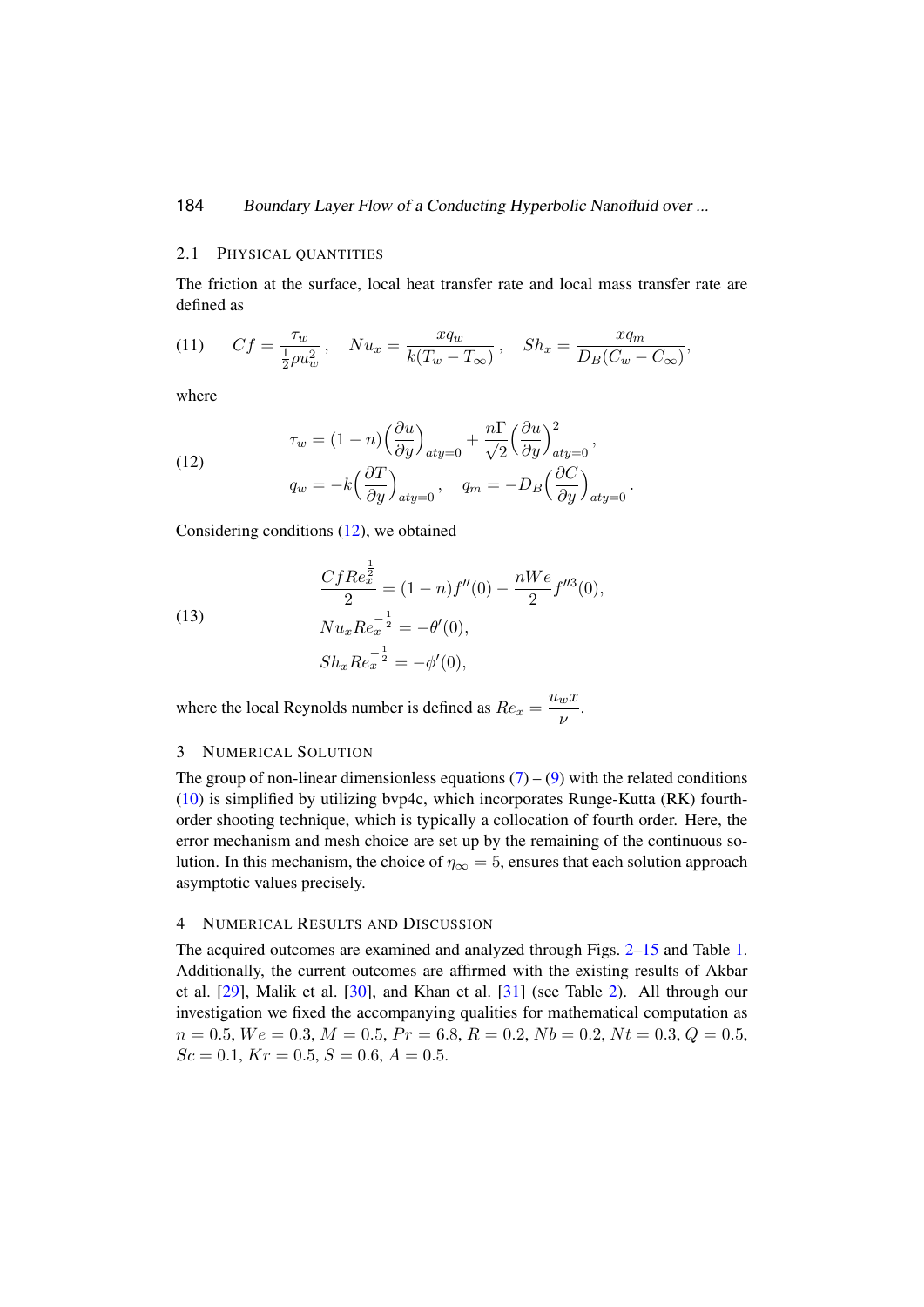<span id="page-6-0"></span>

| $\boldsymbol{n}$ | $\cal M$ | We  | Nb  | Nt  | Q   | Kr             | Cf       | $Nu_x$   | $Sh_x$      |
|------------------|----------|-----|-----|-----|-----|----------------|----------|----------|-------------|
| 0.1              |          |     |     |     |     |                | 1.069162 | 0.478973 | 0.051099    |
| 0.2              |          |     |     |     |     |                | 1.175806 | 0.468636 | 0.065362    |
| 0.3              |          |     |     |     |     |                | 1.325554 | 0.456465 | 0.082214    |
|                  | 0.1      |     |     |     |     |                | 1.660384 | 0.477180 | 0.054982    |
|                  | 0.3      |     |     |     |     |                | 1.801680 | 0.458776 | 0.079965    |
|                  | 0.5      |     |     |     |     |                | 2.108973 | 0.421756 | 0.130569    |
|                  |          | 0.1 |     |     |     |                | 1.701013 | 0.432055 | 0.116132    |
|                  |          | 0.2 |     |     |     |                | 1.871487 | 0.427514 | 0.122494    |
|                  |          | 0.3 |     |     |     |                | 2.209319 | 0.421756 | 0.130569    |
|                  |          |     | 0.5 |     |     |                | 2.209357 | 0.355260 | 0.318634    |
|                  |          |     | 1   |     |     |                | 2.209357 | 0.250238 | 0.379569    |
|                  |          |     | 1.5 |     |     |                | 2.209357 | 0.153356 | 0.398252    |
|                  |          |     |     | 0.1 |     |                | 2.209319 | 0.462033 | 0.276870    |
|                  |          |     |     | 0.2 |     |                | 2.209319 | 0.441819 | 0.194013    |
|                  |          |     |     | 0.3 |     |                | 2.209319 | 0.421756 | 0.130569    |
|                  |          |     |     |     | 0.2 |                | 2.209293 | 0.663395 | $-0.223125$ |
|                  |          |     |     |     | 0.4 |                | 2.209293 | 0.511520 | $-0.000719$ |
|                  |          |     |     |     | 0.6 |                | 2.209293 | 0.318825 | 0.280981    |
|                  |          |     |     |     |     | 1              | 2.209319 | 0.418120 | 0.214174    |
|                  |          |     |     |     |     | $\overline{2}$ | 2.209319 | 0.418120 | 0.358748    |
|                  |          |     |     |     |     | 3              | 2.209319 | 0.418120 | 0.480845    |

Table 1: Variations in  $Cf$ ,  $Nu_x$  and  $Sh_x$  versus flow parameters

<span id="page-6-1"></span>Table 2: Comparison results of Hartmann number  $(M)$  with the existing outcomes

| М    | Akbar et al. [29] | Malik et al. [30] | Khan et.al. $[31]$ | Present results |
|------|-------------------|-------------------|--------------------|-----------------|
| 0    | $-1$              | $-1$              | $-1$               | -1              |
| 0.5  | $-1.118803$       | $-1.11802$        | $-1.1180$          | $-1.1181$       |
| 1.0  | $-1.41421$        | $-1.41419$        | $-1.4139$          | $-1.4135$       |
| 5    | $-2.449449$       | $-2.44945$        | $-2.4499$          | $-2.4498$       |
| 10   | $-3.31663$        | $-3.31657$        | $-3.3170$          | $-3.3168$       |
| 100  | $-10.0498$        | $-10.0498$        | $-10.0503$         | $-10.0501$      |
| 500  | $-22.38303$       | $-22.38294$       | $-22.3839$         | $-22.3827$      |
| 1000 | $-31.63859$       | $-31.63851$       | $-31.6399$         | $-31.6372$      |

The impact of Hartmann's number  $(M)$  on fluid velocity, temperature, and concentration fields are appeared in Figs. [2–](#page-7-0)[3.](#page-7-1) From Fig. [2,](#page-7-0) it is seen that the enhancement of Hartmann number causes decreases in velocity profiles. This is due to the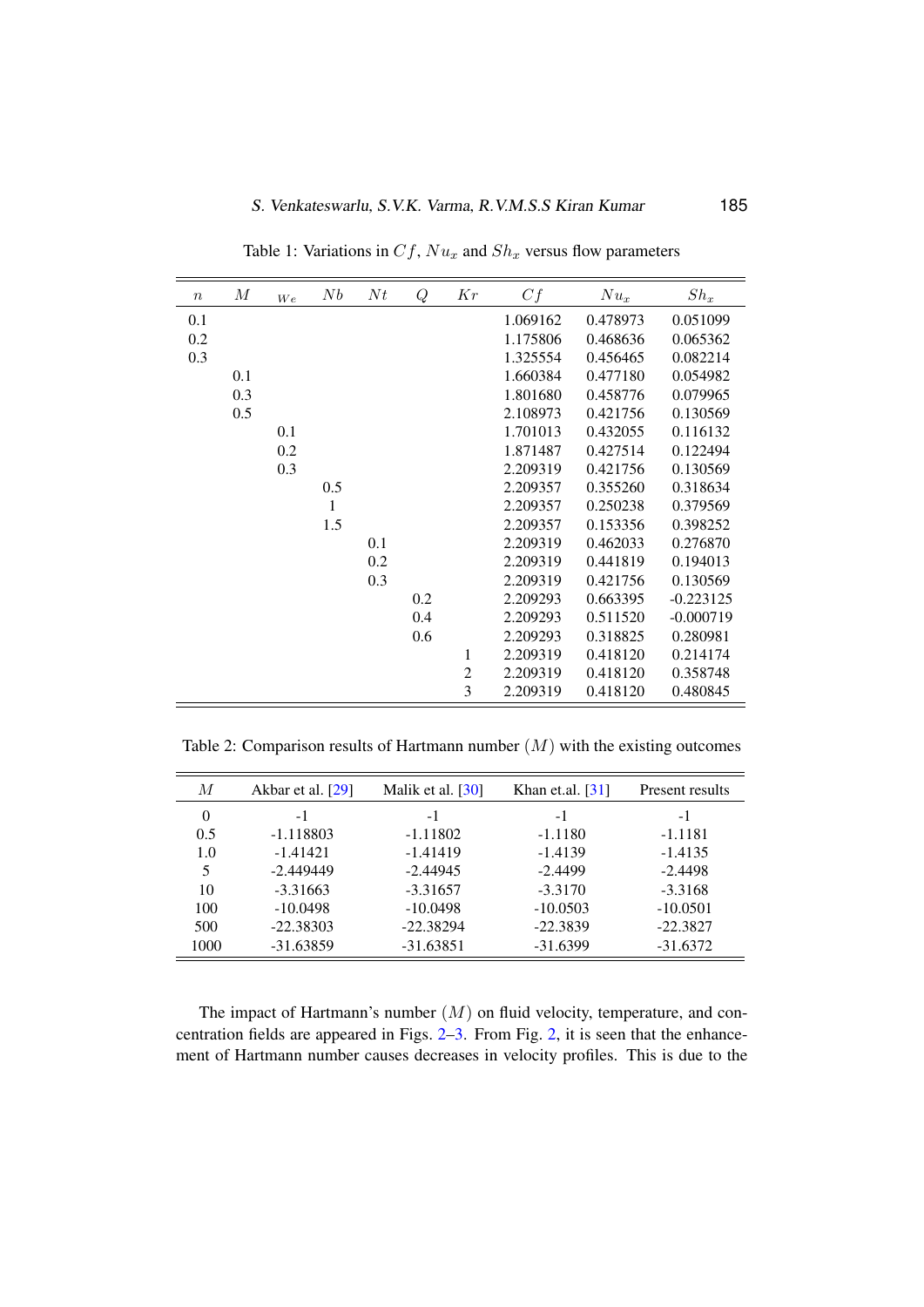<span id="page-7-0"></span>

Fig. 2: Effect of M on  $f'(\eta)$ .

ter on velocity is shown in Fig. [5.](#page-8-1) It is seen that when the free stream velocity is bigger that naturally diminishes liquid velocity. The influence of the stretching ratio parame-Since Weissenberg number is proportional to relaxation time, consequently, its bigger the behavior of Weissenberg number  $(We)$  and it decelerates the velocity of the fluid. Moreover, the reduction in energy boundary layer thickness is noticed. Fig. [4](#page-8-0) reveals restricts the movement of the stream, yet the contrary phenomenon is seen in Fig.  $3$ . fact that the enormous values of the Hartmann number produce Lorentz force, which values upgrade the relaxation time, so it offers more obstruction in a liquid movement

<span id="page-7-1"></span>

Fig. 3: Effect of M on  $\theta(\eta)$ .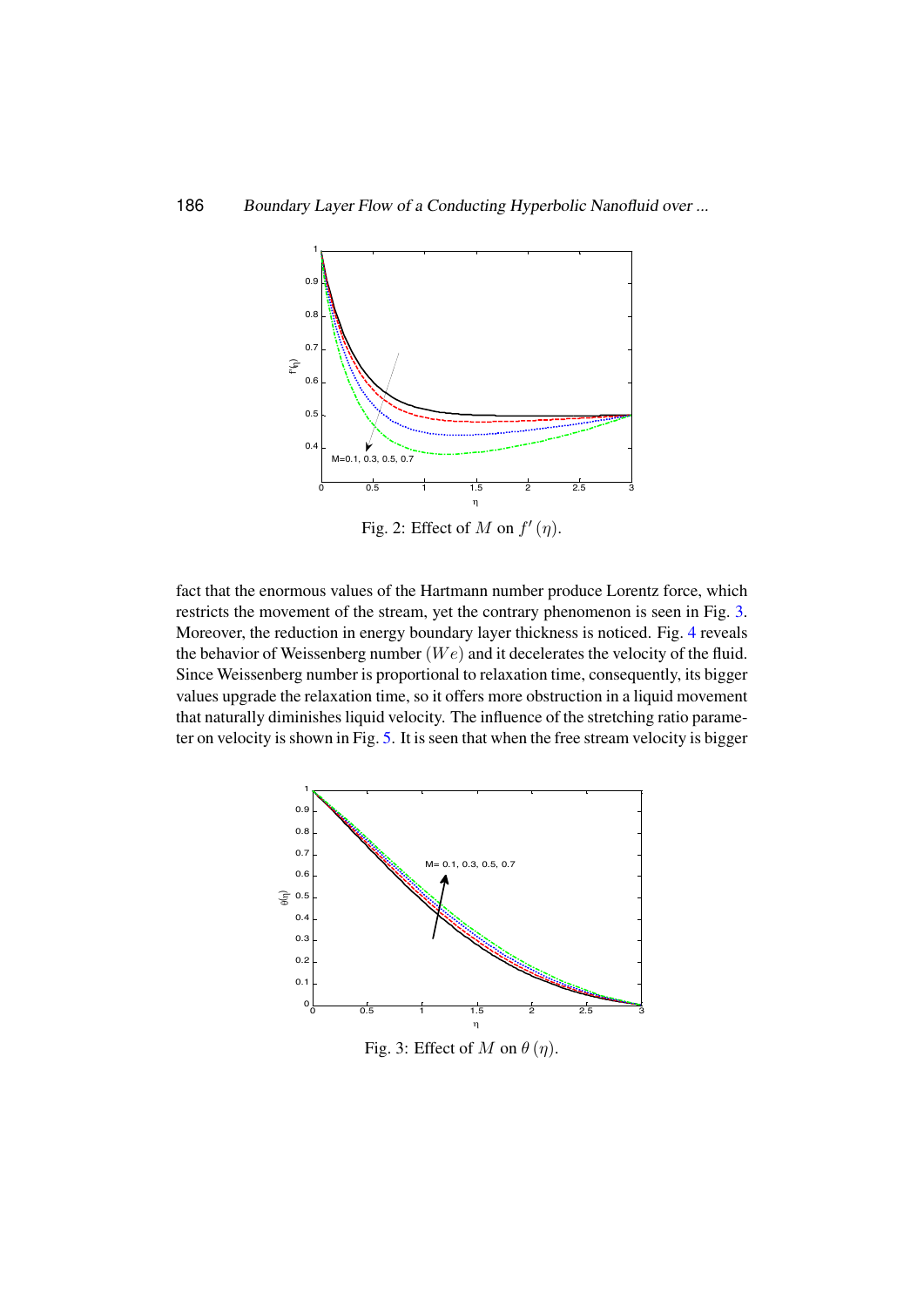<span id="page-8-0"></span>

Fig. 4: Effect of  $We$  on  $f'(\eta)$ .

free stream velocity is smaller than the stretching velocity of the sheet. The liquid layer thickness reduces with upgrading stretching ratio parameter  $(A)$ . Besides, the than the stretching velocity of the sheet, the liquid velocity raises and the boundary nano-liquid velocity diminishes and boundary layer thickness rises monotonically, if *M f* ¢(h)

<span id="page-8-1"></span>

Fig. 5: Effect of  $A$  on  $f'(\eta)$ .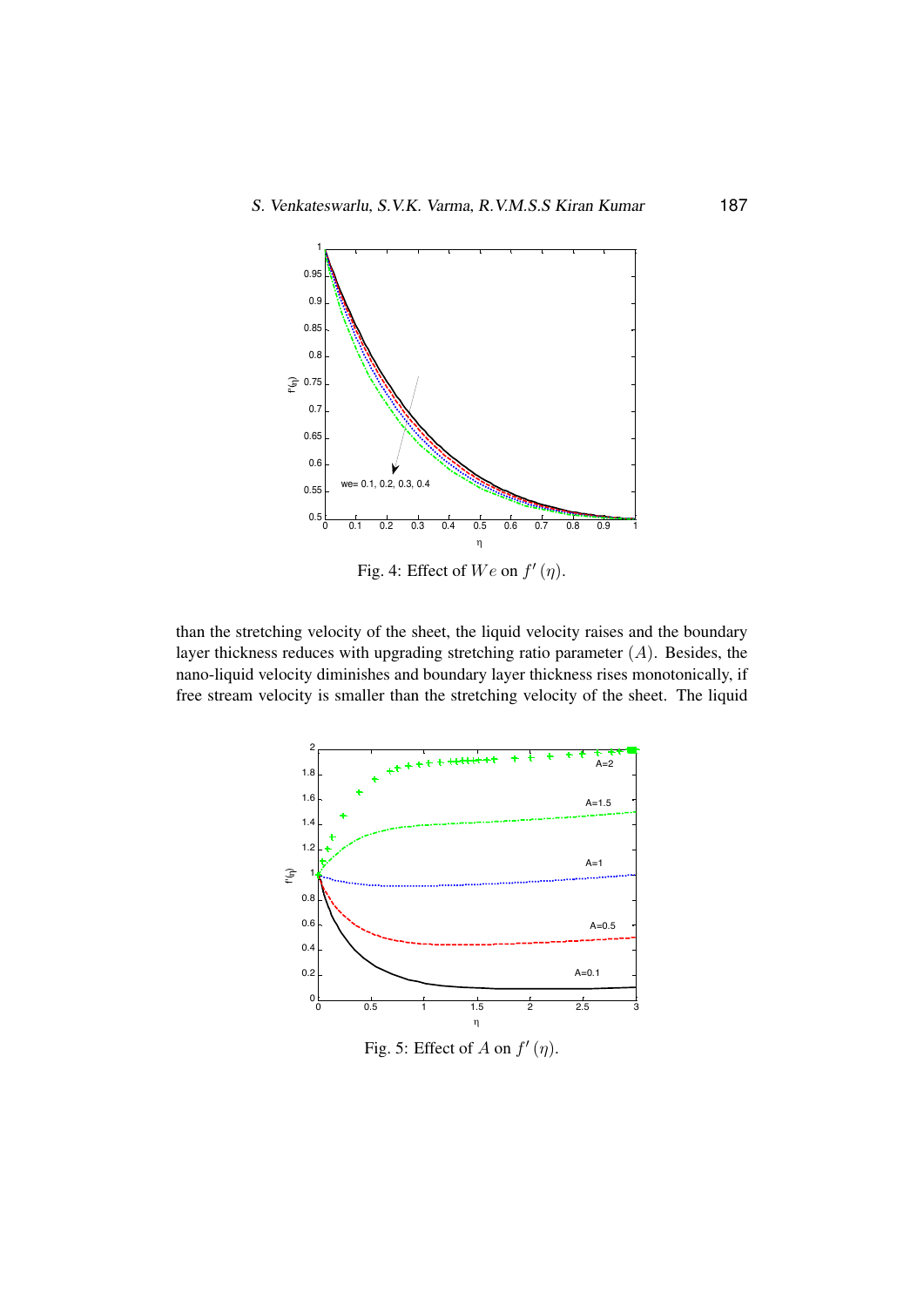<span id="page-9-0"></span>

Fig. 6: Effect of n on  $f'(\eta)$ .

velocity diminishes for bigger estimations of the power-law index parameter  $(n)$  (see Fig. [6\)](#page-9-0). The liquid changes its tendency from shear-thinning to shear thickening when  $n$  increases. Thus, we can see various types of liquids dependent on the estimations of n. Figure [7](#page-9-1) shows the impact of suction on the fluid velocity in two different cases of velocity ratio parameter, and seen that with an expansion in the magnitude of suction parameter  $(S)$ , the velocity appropriation is found to decrease. This is a result Fig. 4 Effect of on . Fig. 5 Effect of on .

<span id="page-9-1"></span>

Fig. 7: Effect of  $S$  on  $f'(\eta)$ .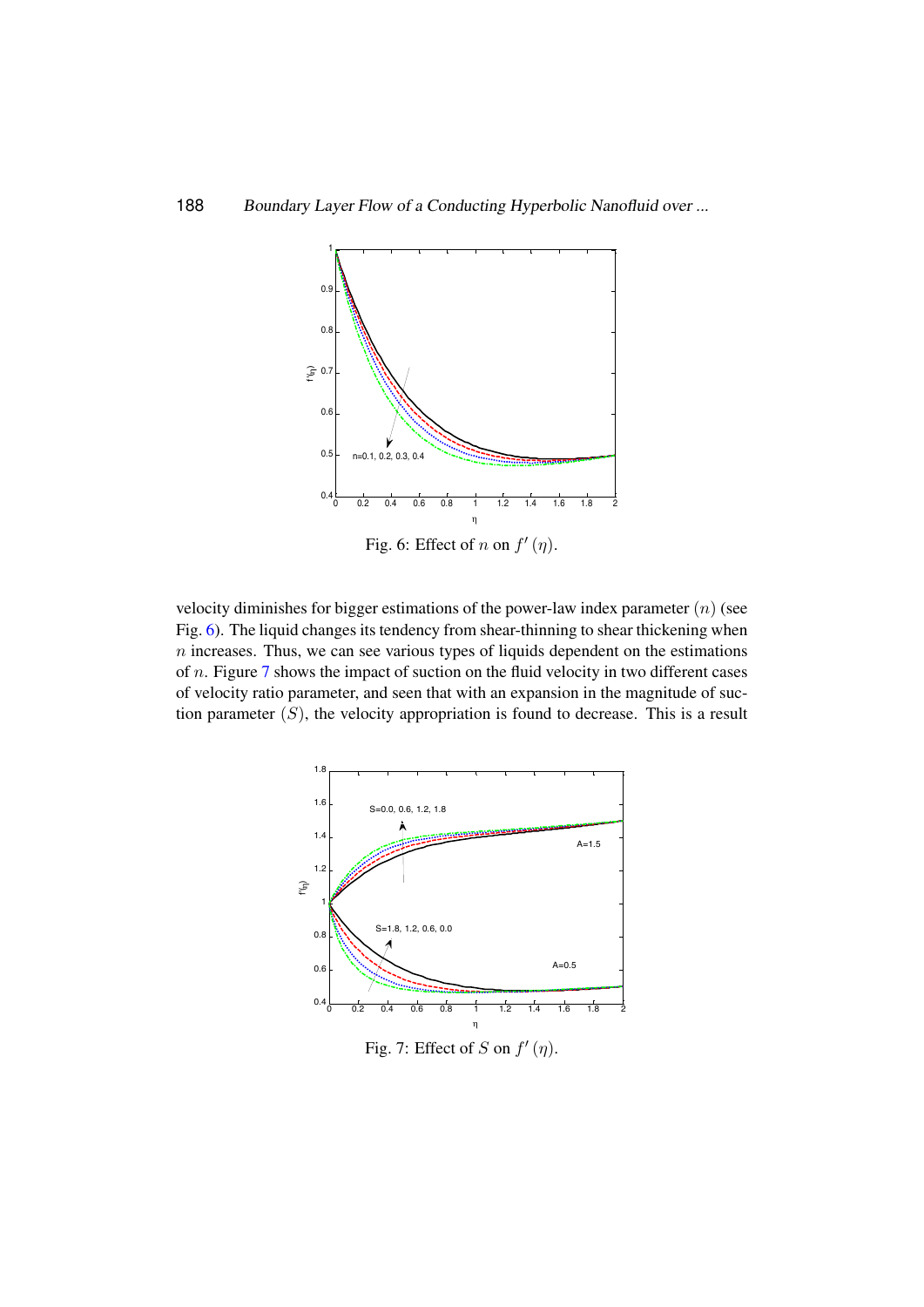<span id="page-10-0"></span>

<span id="page-10-1"></span>parameter is inversely proportional to the velocity ratio parameter. magnetic boundary layer. Likewise, from the figure, we conclude that the suction of the fact that the suction/injection prompts liquid velocity decline/increment hydro-



Fig. 9: Effect of  $R$  on  $\theta(\eta)$ .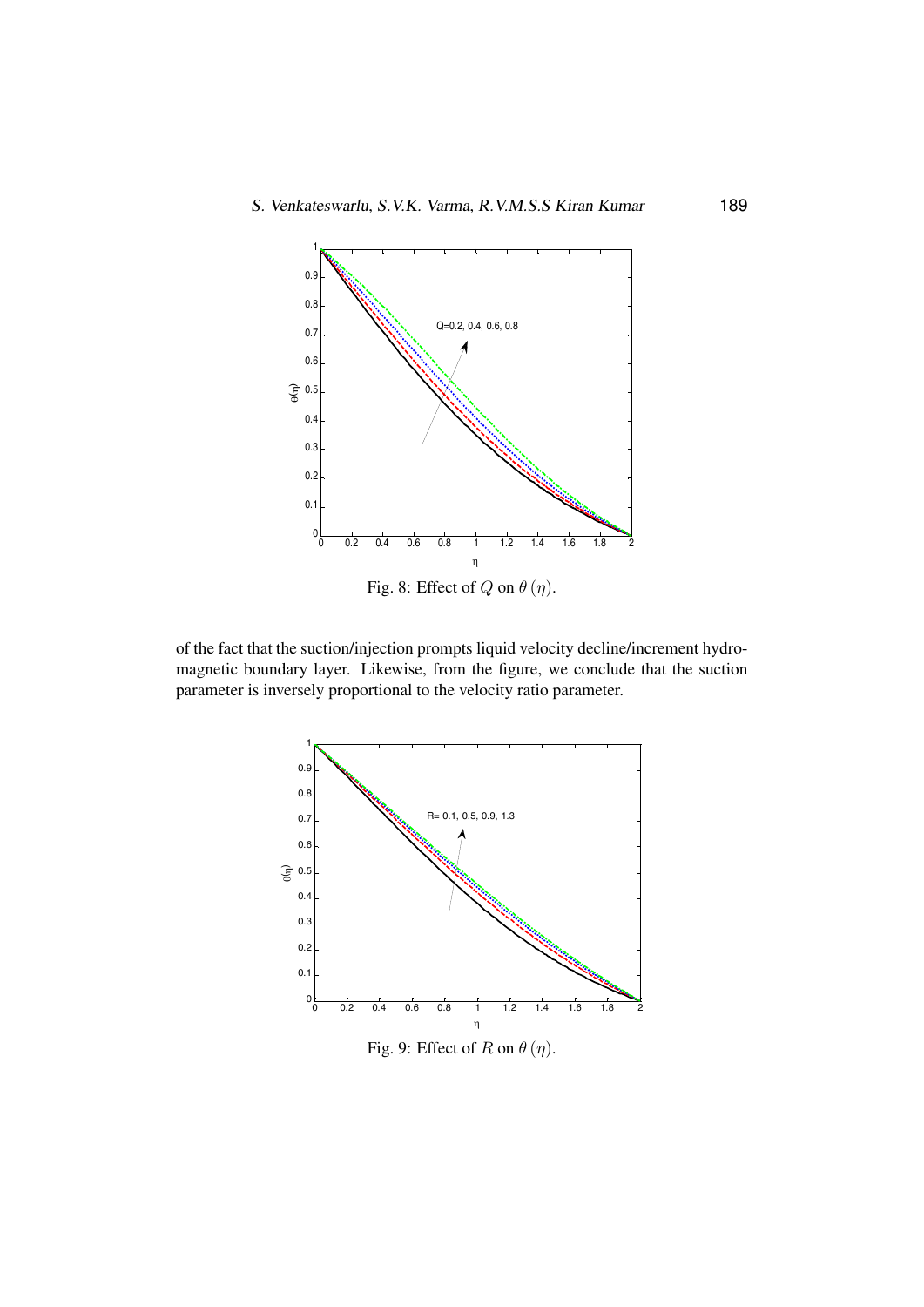Figure [8](#page-10-0) displays the fluid temperature outline for the diverse values of the nonuniform heat absorption/generation parameter  $(Q)$ . It is expressed that the boundary layer creates the energy, which causes the temperature report to upgrade with raising estimations of heat source  $(Q > 0)$ , though for the situation of absorption  $(Q < 0)$ reverse phenomena is observed. Figure [9](#page-10-1) illustrates the impact of the radiation parameter  $(R)$  on the nanoparticle temperature field. The radiation factor is responsible for the thickening of the energy boundary. This empowers the liquid to release the heat from the flow region and makes the system cool. This is due to the fact that the Rosseland approximation results improve in temperature. The impact of Brown-ian motion on fluid temperature is shown in Fig. [10.](#page-11-0) It is seen from the figure that, as the estimations of the Brownian motion factor  $(Nb)$  increases the random move- $\frac{m}{\sqrt{1-\epsilon}}$  and  $\frac{m}{\sqrt{1-\epsilon}}$  and  $\frac{m}{\sqrt{1-\epsilon}}$  are  $\frac{m}{\sqrt{1-\epsilon}}$  and  $\frac{m}{\sqrt{1-\epsilon}}$  and  $\frac{m}{\sqrt{1-\epsilon}}$  are  $\frac{m}{\sqrt{1-\epsilon}}$  and  $\frac{m}{\sqrt{1-\epsilon}}$  and  $\frac{m}{\sqrt{1-\epsilon}}$  are  $\frac{m}{\sqrt{1-\epsilon}}$  and  $\frac{m}{\sqrt{1-\epsilon}}$  are  $\frac{m}{\sqrt{1-\epsilon$ raises the temperature of the liquid and the boundary layer width. But the opposite pattern is seen on the concentration field (see Fig. [11\)](#page-12-0). Truly, a raise in Brownian motion causes inconsistent development of nanoparticles, subsequently, depreciates the nanoparticle concentration and boundary layer thickness.  $\ddot{\phantom{2}}$ 

The impact of the thermophoresis factor  $(Nt)$  on temperature is inspected from Fig. [12.](#page-12-1) The higher values of thermophoresis parameter raise the liquid particles transfer from hot state to cold state, thus the liquid temperature and the boundary layer thickness raises. A similar conduct is seen in concentration with expanding h rayer unckness raises. A similar conduct is seen in concentration with expanding<br>thermophoresis parameter (see Fig. [13\)](#page-13-0). Figure [14](#page-13-1) shows the conduct of Schmidt  $\text{cles}$ 

<span id="page-11-0"></span>

Fig. 10: Effect of  $Nb$  on  $\theta(\eta)$ . Fig. 10. Effect of  $N\theta$  on  $\theta$  (*i*]).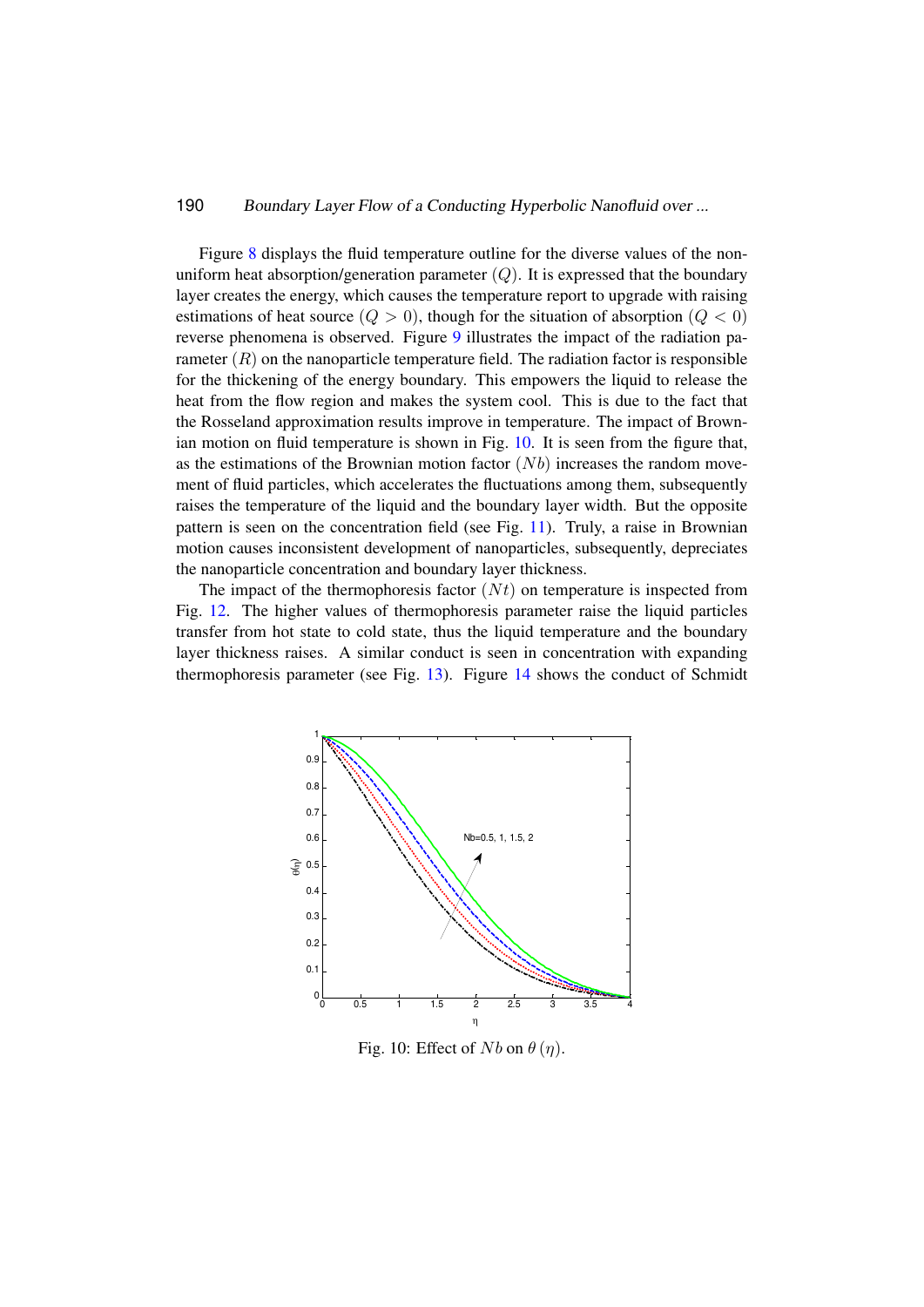<span id="page-12-0"></span>

Fig. 11: Effect of Nb on  $\phi(\eta)$ .

number  $(Sc)$  on the concentration field. It is seen that by expanding the Schmidt number the concentration profile diminishes. Since Schmidt number is inversely proportional to the molecular diffusivity and thus the concentration profile diminishes. Figure [15](#page-14-0) investigates the impact of destructive chemical reaction ( $Kr > 0$ ) on the concentration filed. In general, the fluid concentration is a diminishing function of

<span id="page-12-1"></span>

Fig. 12: Effect of  $Nt$  on  $\theta(\eta)$ .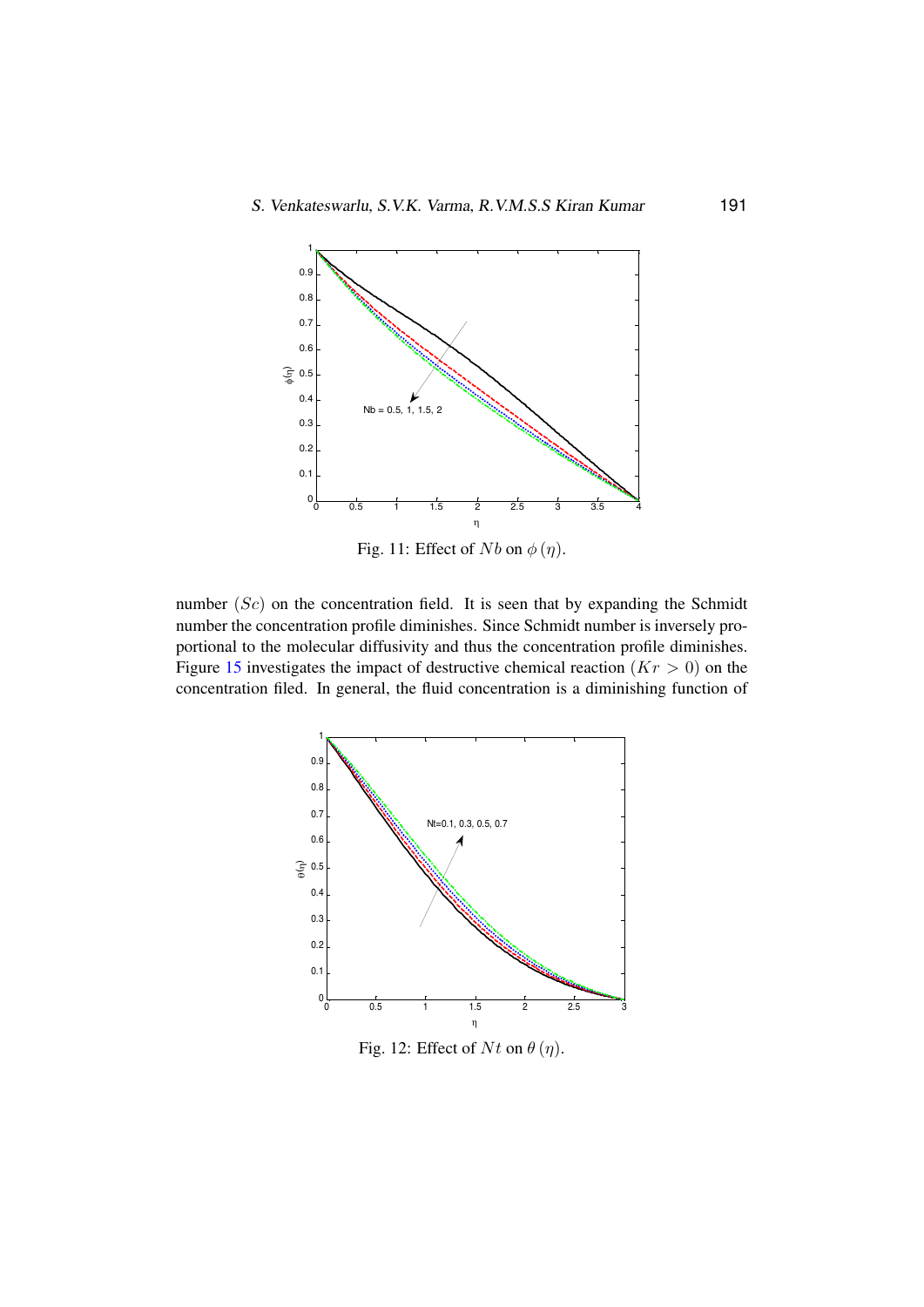<span id="page-13-0"></span>

Fig. 13: Effect of  $Nt$  on  $\phi(\eta)$ .

ruins the liquid concentration.  $Kr$ . Since the heat generation is expanded for the bigger estimations of  $Kr$  and thus

<span id="page-13-1"></span>estimations of *n*, *M We*, *Nb*, *Nt*, *Q* and *Kr*. Besides, the expanding estimations in  $n$ , We and M. The rate of heat transfer coefficient diminishes with expanding  $\overline{\phantom{a}}$ The numerical estimations of the friction factor coefficient and the rate of local sented in Table [1.](#page-6-0) It is seen that the friction at the wall increases with an expansion heat and mass transfer coefficients for different significant stream quantities are pre- $\sin$ 



Fig. 14: Effect of  $Sc$  on  $\phi(\eta)$ .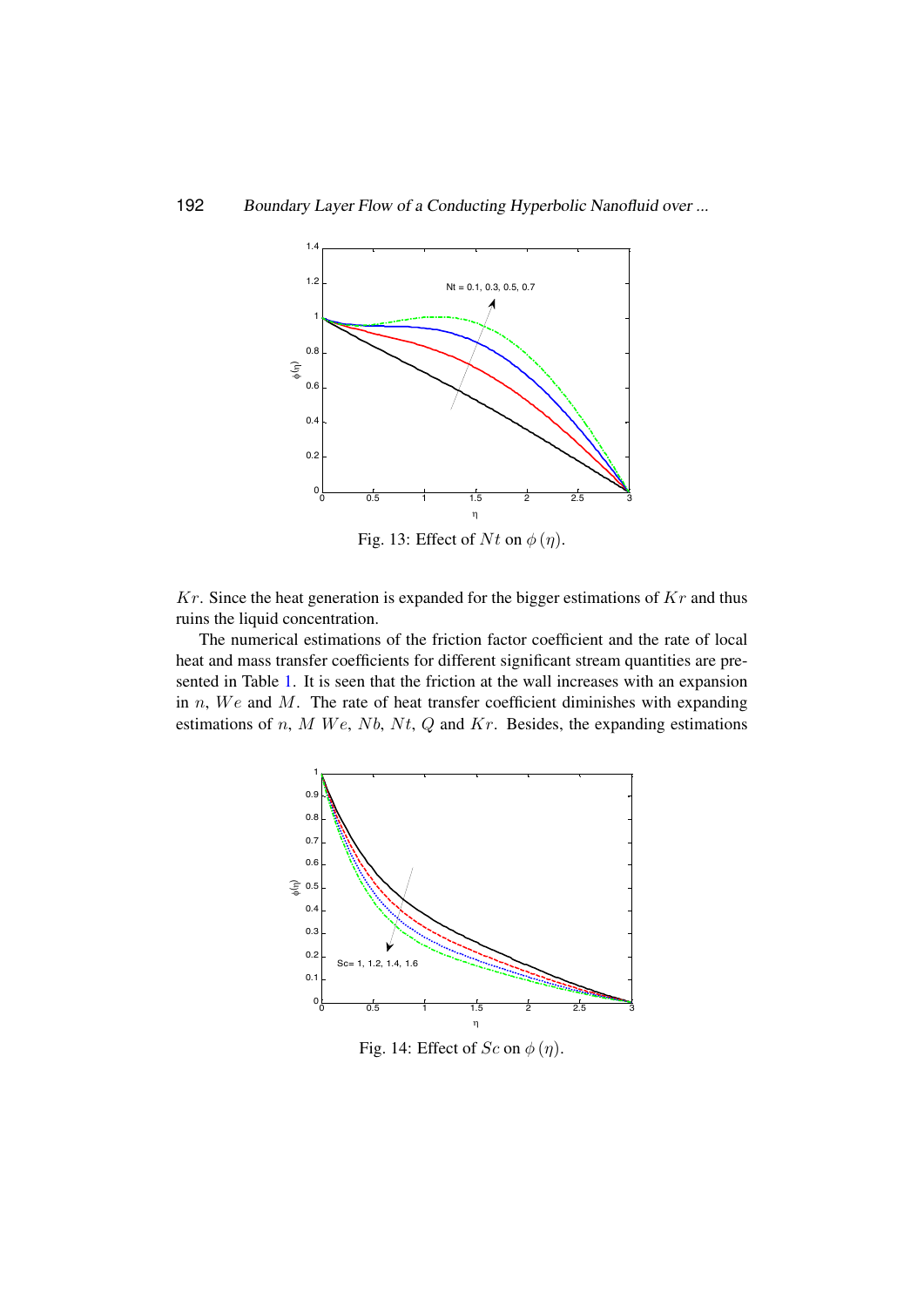<span id="page-14-0"></span>

Fig. 15: Effect of  $Kr$  on  $\phi(\eta)$ .

of n, S, We, Nb and Q improves the mass transfer rate, while devalued with  $N_t$ . Additionally, no impact of Nb, Nt, Q and Kr on  $Cf$  and Kr on  $Nu_x$  is noticed.

#### $\mathfrak{S}$ 5 FINAL CONCLUSIONS

The Present examination portrays the mathematical investigation of tangent hyperbolic nano-liquid flow past a stretching sheet within the sight of a magnetic field. The flow pattern is developed by using tangent hyperbolic rheological model. Here the non-comparable results of modeled boundary value problem have been presented and analysed through graphs and tables. The significant results of this problem are  $\mu$ 100 -10088 -10.0503 -10.0503 -10.0503 -10.0503 -10.0503 -10.0503 -10.0503 -10.0503 -10.0503 -10.0503 -10.0503 -10.0503 -10.0503 -10.0503 -10.0503 -10.0503 -10.0503 -10.0503 -10.0503 -10.0503 -10.0503 -10.0503 -10.0503 given below:

- 1. The nano-liquid velocity diminishes with the increasing values of magneticfield parameter, Weissenberg number and power-law index parameter.
	- 2. The Fluid temperature increases for higher values of Brownian motion, thermophoresis, heat source and thermal radiation parameters.
	- 3. The rising values of thermophoresis and Brownian motion parameters reduces the fluid concentration.
	- 4. The species concentration is a decreasing function of the first order chemical reaction parameter.
	- 5. The friction at the wall is an expanding function of magneticfield parameter, Weissenberg number and power-law index parameter.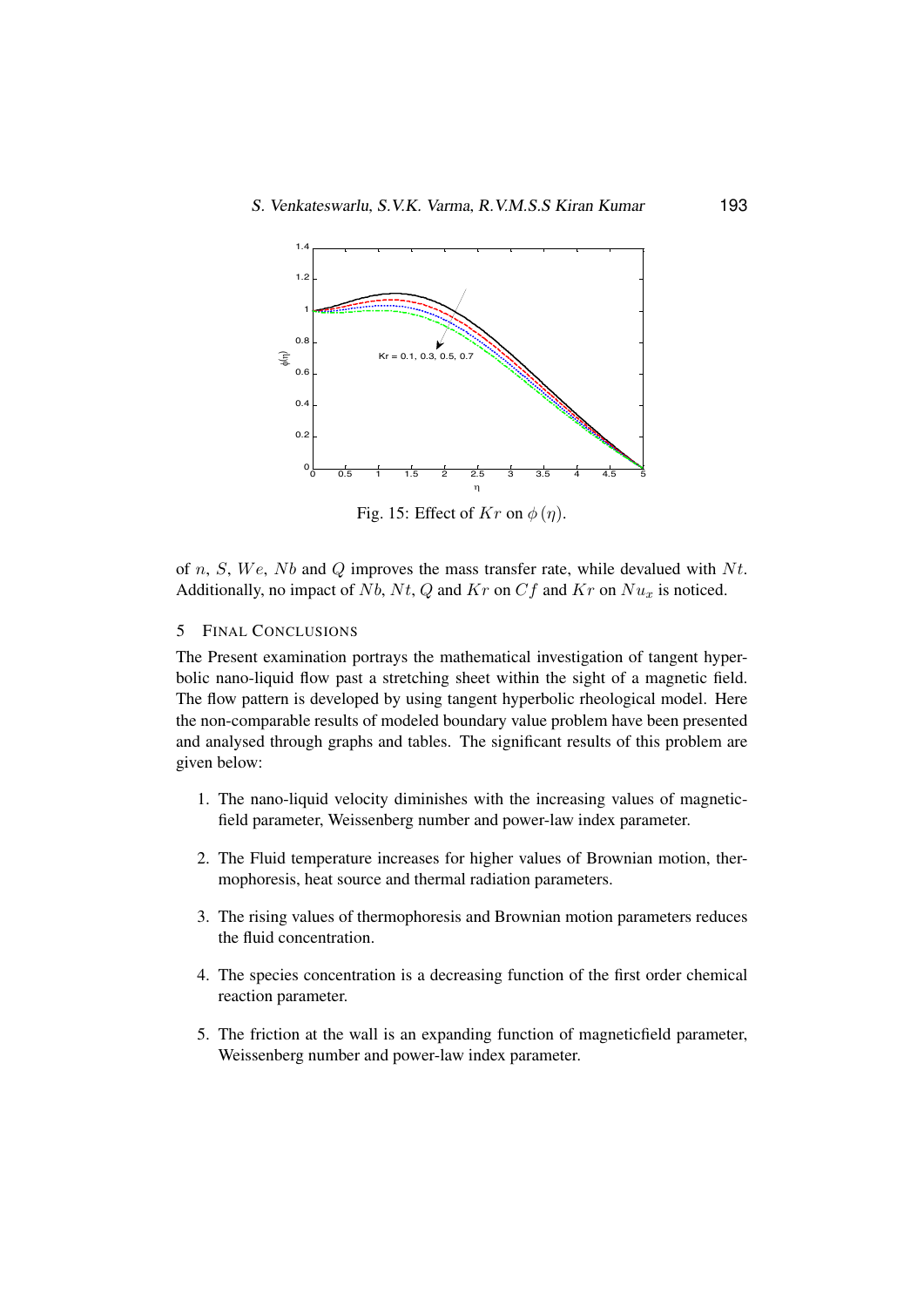- 6. The Heat transfer rate is depreciated for the higher values of Brownian motion and thermophoresis parameters.
- 7. It is revealed that the local mass transfer rate is an expanding function of chemical reaction parameter, whereas the opposite trend is observed in the case of Brownian motion parameter.

#### <span id="page-15-1"></span><span id="page-15-0"></span>**REFERENCES**

- [1] B.C. SAKIADIS (1961) Boundary layer behavior on continuous solid surfaces: Boundary layer equations for two-dimensional and axisymmetric flow. *Journal of American Institute of Chemical Engineers* (AIChE) 7 26-28.
- <span id="page-15-2"></span>[2] L.J. CRANE (1970) Flow past a stretching plate. *Journal of Applied Mathematics and Physics (ZAMP)* 21 645-647.
- <span id="page-15-3"></span>[3] M.E. ALI (1994) Heat transfer characteristics of a continuous stretching surface. *Heat and Mass Transfer* 29 227-234.
- <span id="page-15-4"></span>[4] R. CORTELL (2013) Fluid flow and radiative nonlinear heat transfer over a stretching sheet. *Journal of King Saud University – Science* 26 161-167.
- <span id="page-15-5"></span>[5] S. SRINIVAS, P.B.A. REDDY, B.S.R.V. PRASAD (2014) Effects of chemical reaction and thermal radiation on MHD flow over an inclined permeable stretching surface with non-uniform heat source/sink: an application to the dynamics of blood flow. *Journal of Mechanics in Medicine and Biology* 14 1-24.
- <span id="page-15-6"></span>[6] S. NADEEM, S. AKRAM (2011) Magneto hydrodynamic peristaltic flow of a hyperbolic tangent fluid in a vertical asymmetric channel with heat transfer. *Acta Mechanica Sinica* 27 237-250.
- <span id="page-15-7"></span>[7] S. NADEEM, E.N. MARAJ (2013) The mathematical analysis for peristaltic flow of hyperbolic tangent fluid in a curved channel. *Communications in Theoretical Physics* 59 729-736.
- <span id="page-15-8"></span>[8] N.S. AKBAR, S NADEEM, R.U. HAQ, Z.H. KHAN (2013). Numerical solutions of magneto hydrodynamic boundary layer flow of tangent hyperbolic fluid flow towards a stretching sheet with magnetic field. *[Indian Journal of Physics](https://doi.org/10.1007/s12648-013-0339-8)* 87 1121-1124.
- <span id="page-15-9"></span>[9] Y.V.K.R KUMAR, P. VINOD KUMAR, S. BATHUL (2014). Effect of slip on peristaltic pumping of a hyperbolic tangent fluid in an inclined asymmetric channel. *Advances in Applied Science Research* 5 91-108.
- <span id="page-15-10"></span>[10] S.A. GAFFAR, V.R. PRASAD, O.A. BEG (2015) Numerical study of flow and heat transfer of non-Newtonian Tangent Hyperbolic fluid from a sphere with Biot number effects. *[Alexandria Engineering Journal](http://dx.doi.org/10.1016/j.aej.2015.07.001)* 54 829-841.
- <span id="page-15-11"></span>[11] M.Y. MALIK, T. SALAHUDDIN, H. ARIF, S. BILAL (2015) MHD flow of tangent hyperbolic fluid over a stretching cylinder: Using Keller box method. *[Journal of Mag](https://doi.org/10.1016/j.jmmm.2015.07.097)[netism and Magnetic Materials](https://doi.org/10.1016/j.jmmm.2015.07.097)* 395 271-276.
- <span id="page-15-12"></span>[12] M.G. REDDY, J. MANJULA, P. PADMA (2017) Mass transfer flow of MHD radiative tangent hyperbolic fluid over a cylinder: A numerical study. *International Journal of Applied and Computational Mathematics* 3 447-472.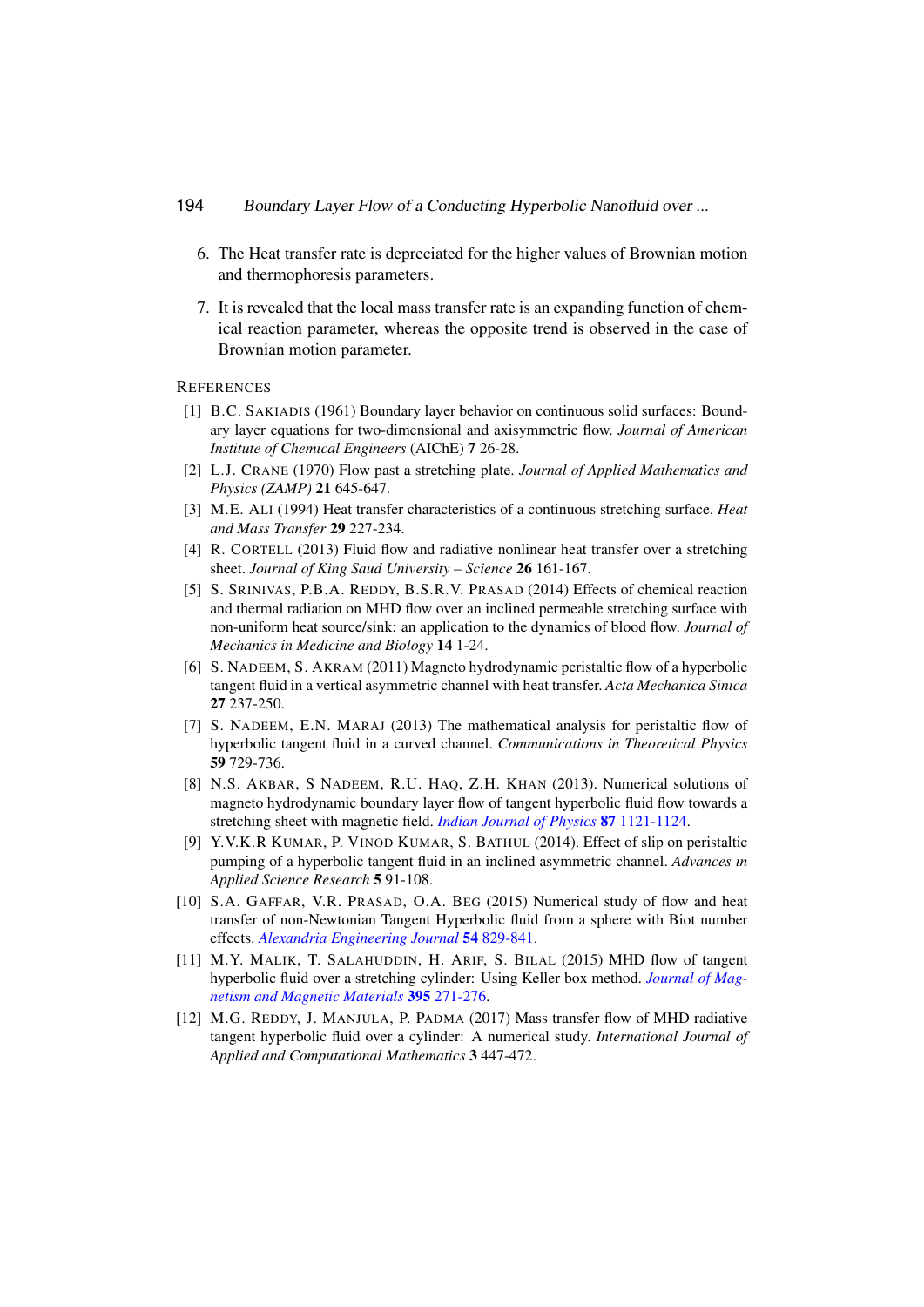- <span id="page-16-0"></span>[13] K.G. KUMAR, B.J. GIREESHA, N.G. RUDRASWAMY, R.S.R GORLA (2017). Melting heat transfer of hyperbolic tangent fluid over a stretching sheet with fluid particle suspension and thermal radiation. *Communications in Numerical Analysis* 2 125-140.
- [14] M. NASEER, M.Y. MALIK, S. NADEEM, A. REHMAN (2014) The boundary layer flow of hyperbolic tangent fluid over a vertical exponentially stretching cylinder. *Alexandria Engineering Journal* 53 747-750.
- [15] T. HAYAT, S. QAYYUM, B. AHMAD, M., WAQAS (2016). Radiative flow of a tangent hyperbolic fluid with convective conditions and chemical reaction. *[The European](https://doi.org/10.1140/epjp/i2016-16422-x) [Physical Journal Plus](https://doi.org/10.1140/epjp/i2016-16422-x)* 131 1-13.
- [16] A. ALI, R. HUSSAIN, M. MAROOF (2019) Inclined hydromagnetic impact on tangent hyperbolic fluid flow over a vertical stretched sheet. *[AIP Advances](https://doi.org/10.1063/1.5123188)* 9 125022.
- [17] K.U. REHMAN, A.A. MALIK, M.Y MALIK, N.U. SABA (2017) Mutual effects of thermal radiation and thermal stratification on tangent hyperbolic fluid flow yields by both cylindrical and flat surfaces. *[Case Studies in Thermal Engineering](https://doi.org/10.1016/j.csite.2017.07.003)* 10 244-254.
- <span id="page-16-1"></span>[18] K.G. KUMAR, B.J. GIREESHA, M.R. KRISHNAMURTHY, N.G. RUDRASWAMY (2017) An unsteady squeezed flow of a tangent hyperbolic fluid over a sensor surface in the presence of variable thermal conductivity. *[Results in Physics](https://doi.org/10.1016/j.rinp.2017.08.021)* 7 3031-3036.
- <span id="page-16-2"></span>[19] S.U.S. CHOI, J.A. EASTMAN (1995) Enhancing Thermal Conductivity of Fluids with Nanoparticles. *ASME International Mechanical Engineering Congress & Exposition* 1-8.
- <span id="page-16-3"></span>[20] T. HAYAT, M. SHAFIQUE, A. TANVEER, A. ALSAEDI (2016) Magnetohydrodynamic effects on peristaltic flow of hyperbolic tangent nanofluid with slip conditions and Joule heating in an inclined channel. *International Journal of Heat and Mass Transfer* 102 54-63.
- <span id="page-16-4"></span>[21] W. IBRAHIM (2017) Magnetohydrodynamics (MHD) flow of a tangent hyperbolic fluid with nanoparticles past a stretching sheet with second order slip and convective boundary condition. *Results in Physics* 7 3723-3731.
- <span id="page-16-5"></span>[22] M. KHAN, A. HUSSAIN, M.Y. MALIK, T. SALAHUDDIN, F. KHAN (2017) Boundary layer flow of MHD tangent hyperbolic nanofluid over a stretching sheet: A numerical investigation. *[Results in Physics](https://doi.org/10.1016/j.rinp.2017.07.061)* 7 2837-2844.
- <span id="page-16-6"></span>[23] T. HAYAT, M. WAQAS, A. ALSAEDI, G. BASHIR, F. ALZAHRANI (2017) Magnetohydrodynamic (MHD) stretched flow of tangent hyperbolic nanoliquid with variable thickness. *[Journal of Molecular Liquids](https://doi.org/10.1016/j.molliq.2016.12.058)* 229 178-184.
- <span id="page-16-7"></span>[24] T. HAYAT, M. MUMTAZ, A. SHAFIQ (2017) Stratified magnetohydrodynamic flow of tangent hyperbolic nanofluid induced by inclined sheet. *[Applied Mathematics and](https://doi.org/10.1007/s10483-017-2168-9) [Mechanics](https://doi.org/10.1007/s10483-017-2168-9)* 38 271-288.
- <span id="page-16-8"></span>[25] F. SHAHZAD, M. SAGHEER, S. HUSSAIN (2019) MHD tangent hyperbolic nanofluid with chemical reaction, viscous dissipation and Joule heating effects. *AIP Advances* 9 1-11.
- <span id="page-16-9"></span>[26] K. MAQBOOL, S. SHAHEEN, A.M. SIDDIQUI (2019) Effect of Nano-Particles on MHD Flow of Tangent Hyperbolic Fluid in a Ciliated Tube: An Application to Fallopian Tube. *[Mathematical Biosciences and Engineering](https://doi.org/10.3934/mbe.2019144)* 16 2927-2941.